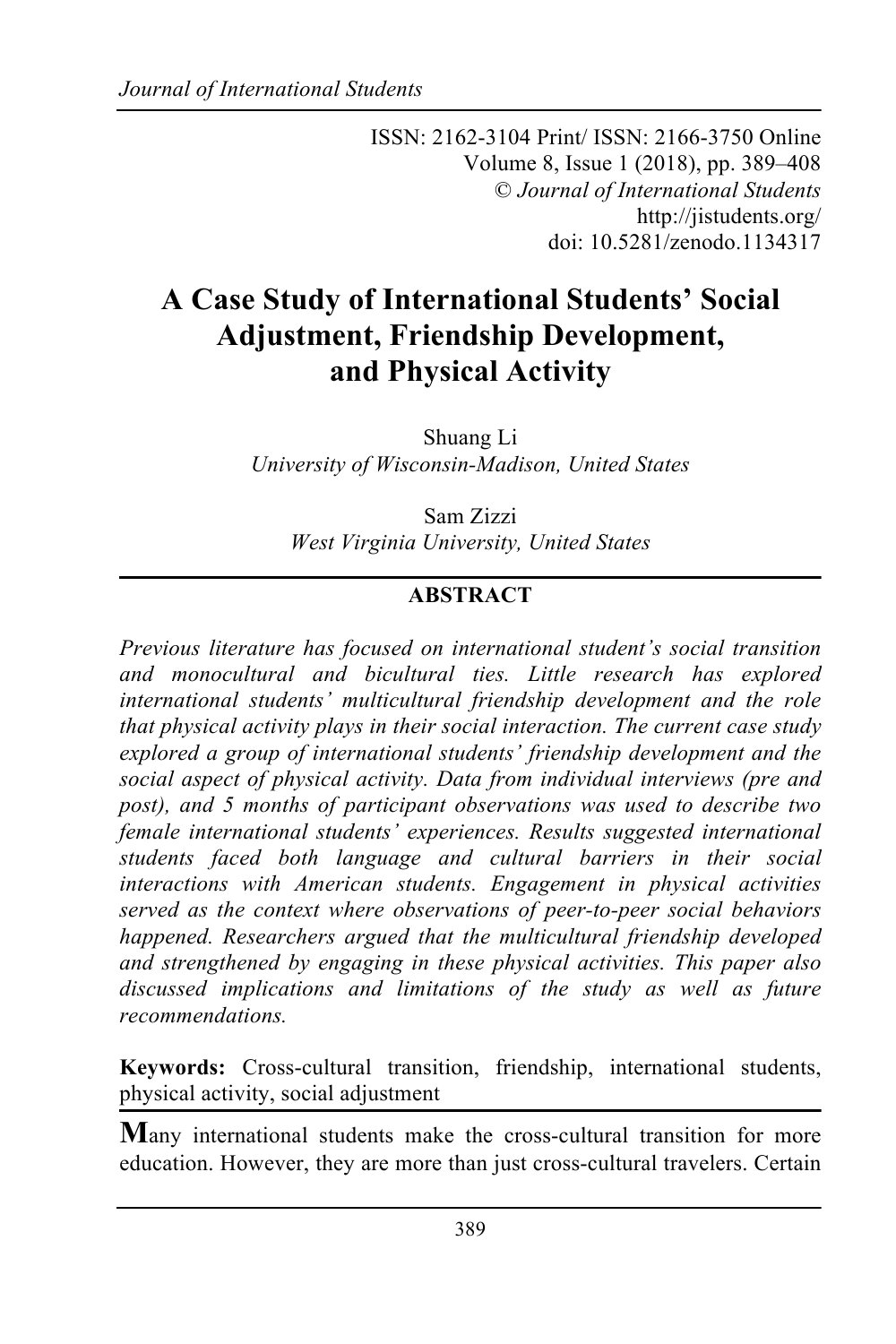factors influence the international students' journey and should be considered and studied. Previous literature suggested the use of English as a second language in an academic setting (Duanmu, Li, & Chen, 2009; Mori, 2000) contributes to the international students' stress. In addition, the adjustment required in being a member of a new and different community and culture (Duanmu et al., 2009; Thomas & Althen, 1989) adds more to the situation. Finally, the demand for multiple roles, such as student, teaching assistant, or research assistant (Wang, 2004) contributes further to academic stress.

# **LITERATURE REVIEW**

Many of the research literature cover international students' academic performance, especially in higher education settings. Fewer studies have taken a closer look at international students' social adjustment and friendship development. Networking for friendship and developing a supportive peer system can be a challenge (e.g., becoming part of a social circle in a culturally different environment). Previous studies suggested that international students experienced alienation (Klomegah, 2006), marginalization (Brown, 2009), social loss (Hayes & Lin, 1994), loneliness (Sawir, Marginson, Deumert, Nyland, & Ramia, 2008), and helplessness (Klomegah, 2006). Companionship, friendship, and social support can boost both physical and mental health and increase life satisfaction (Nizami, 1998; Zhou, Jindal-Snape, Topping, & Todman, 2008). Hendrickson, Rosen, and Aune (2011) identified strong and weak social ties that benefit international students' acculturation. The presence of friendship is associated with goal stability, higher self-esteem and improved adjustment (Nizami, 1998). Kim, Sherman and Taylor (2008) suggested that social circle can be used as a coping strategy (e.g., offering informational and emotional support). Thus, exploring international students' social networking experience, the social barriers, as well as social support can provide those who work with international students an in-depth understanding of how proactively support international students' adjustment in the United States.

There are three types of social network that international students would develop: monocultural, bicultural, and multicultural network. Monocultural interaction (i.e., conational friendship, international students socialize with students from their home countries) provides international students opportunities to engage in practices of their cultural origin (Bochner, 1982; Zhou et al., 2008). Klomegah (2006) found frequent contact with conational friends increased international students' satisfaction.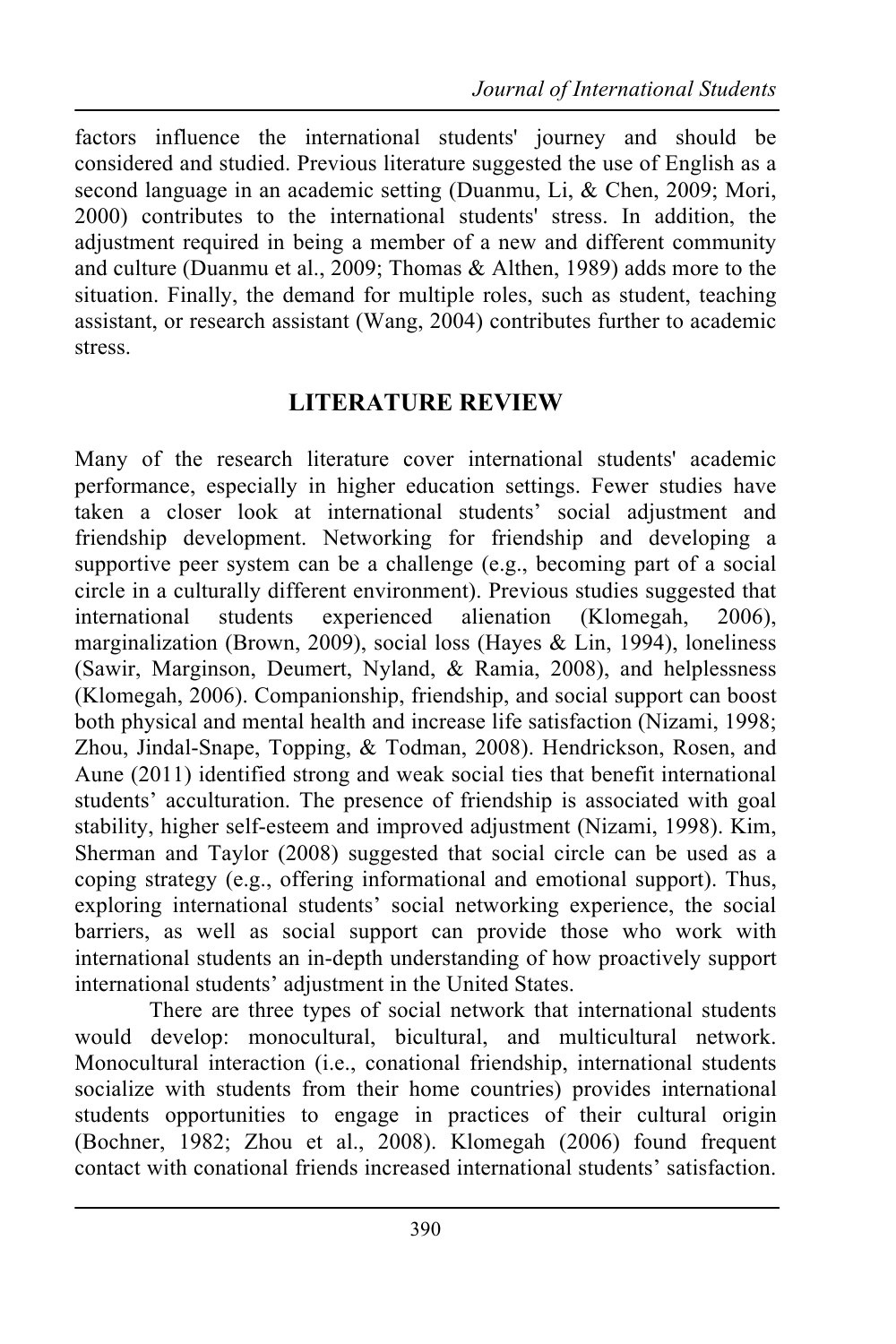Brown (2009) found that conational socialization recreated what was missing for international students especially a sense of belonging, which helped them cope with homesickness. On the other hand, only socializing with conational peers decreases the possibility of intercultural communication and hinder the acculturation process (Hendrickson et al., 2011). Bicultural relations (i.e., international students develop a friendship with host students) contribute to international students' intercultural communication as well as psychological adjustment. Hendrickson and colleagues (2011) suggested that the social interaction with local students brought acculturative benefits, including less homesickness and loneliness, improved language and social communication, and positive adaptation and feelings of cross-cultural experiences. Nizami (1998) suggested that international students could acquire appropriate social skills through interacting with domestic students. However, there are more barriers to have bicultural interaction (e.g., language and cultural barriers). In Hotta and Ting-Toomey's study (2013), international students reported that American students didn't like talking to international students, especially when working on group assignments. The bicultural connection was superficial; international students felt they were guests. Multicultural relations (i.e., international students develop a friendship with other international students) have a recreational function and offer international students companionship (Bochner, McLeod, & Lin, 1977; Hendrickson et al., 2011). Previous literature has focused more on international student's monocultural and bicultural ties. Little research has explored international students' multicultural friendship. Thus, the first aim of this study is to take a closer look at international students' socialization and multicultural friendship development using a case study approach.

Physical activity can serve as an approach to socialization; it can enhance an individual's capacity to interact with social groups (Milroy, 2010). The leisure time physical activity (e.g., play basketball or in a gym) can be a social venue that people interact with one another and build friendships. Team sports contribute to social well-being. In a qualitative study, participants reported the enjoyment gained through exercising with others and interacting socially and positively with people around them (Eime, Young, Harvey, Charity, & Payne, 2013). They also perceived being in an exercise group was a positive social outcome. In a systematic review of engagement in physical activities, researchers found that participating in sports results in social health outcomes, including building relationships, increased teamwork/social skills/social functioning, sense of belonging, and reduced social anxiety (Wilcox et al., 2006).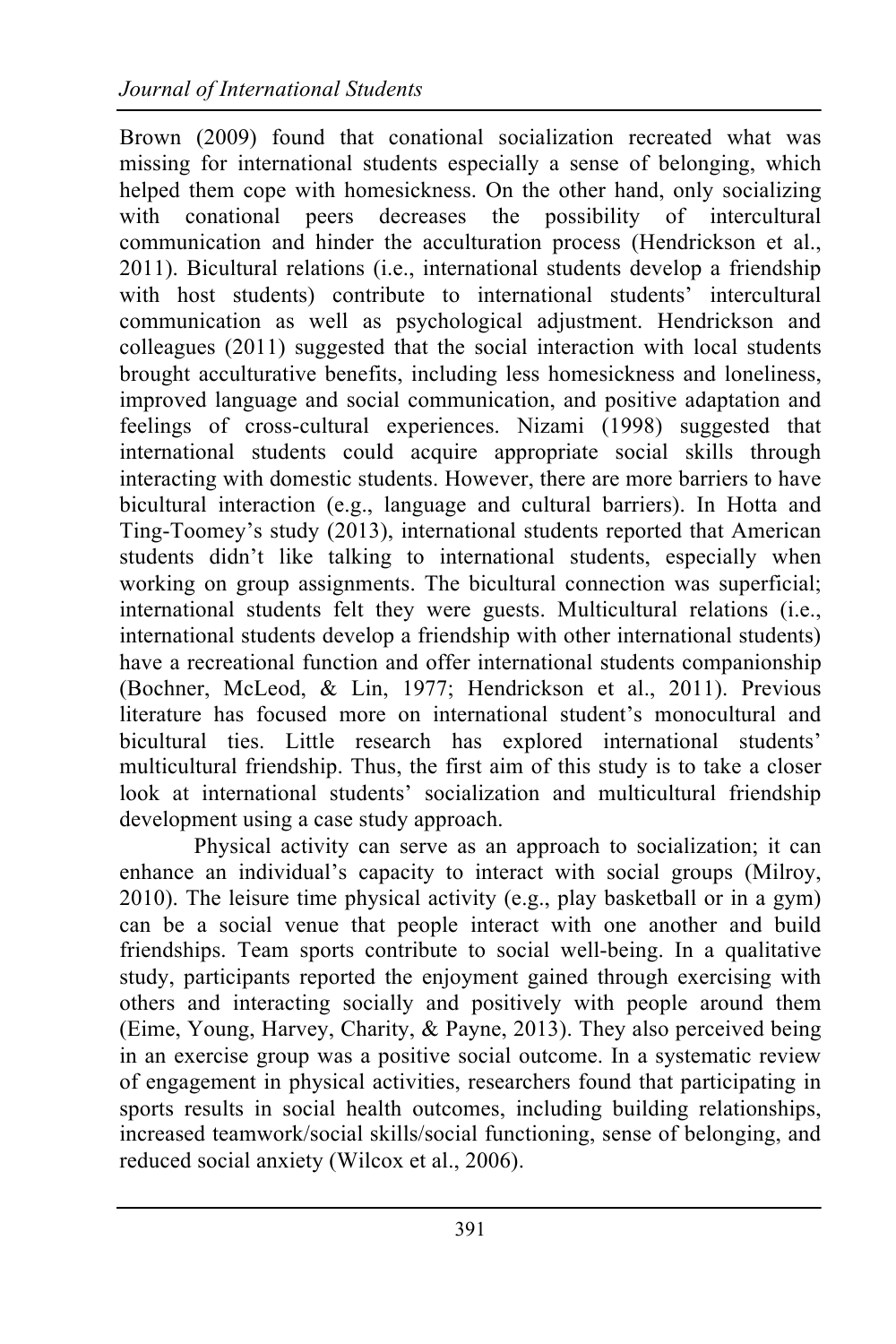Research which focused on international students has suggested that physical activity has socializing purposes (Allen, Drane, Byon, & Mohn, 2010; Walker, Jackson, & Deng, 2007). International students also perceived interpersonal barriers to participating in physical activity (e.g., no one to participate with; Walker et al., 2007; Yoh, 2009). However, few studies focus on international students' socialization within the physical activity. Thus, the second aim of this study is to explore the influence of physical activity on international students' cross-cultural social adjustment.

#### **RESEARCH METHOD**

A case study was applied to investigate new international students' social interaction and physical activity. Tracking new international students who were currently experiencing cross-cultural transition and engaging in physical activity offers in-depth information about their experience and perception. Both individual interviews and participant observation were applied.

The current study was conducted from a social constructive paradigm. The constructivism approach assumes that people construct their understanding of reality, and on their interpretation of their immediate surroundings (Schwandt, 2000). In this study, the researchers believed that international students constructed their own meaning of acculturation, socialization, and being physically active depending on their cultural background, the interaction with the host culture, and the environment.

During the data collection process, the researchers used ethnographic techniques. Certain assumptions and rules of ethnography governed the individual interviews and fieldwork. First of all, a naturalistic perspective was adopted. The naturalistic perspective emphasizes that the world should be studied in its natural state. In this case, observation occurred in a naturalistic setting where international students exercised and socialized. Secondly, the researchers considered the research processes as reflexive; through the interaction between the participants and their peers, then that the meanings of socialization and being physically active were studied. The researchers were aware and embraced any bias existed. Further, there was an awareness that the investigator's background (the lead researcher's background as an Asian woman) influenced the data collection and results from interpretation. They became part of the product from this research

#### **Settings**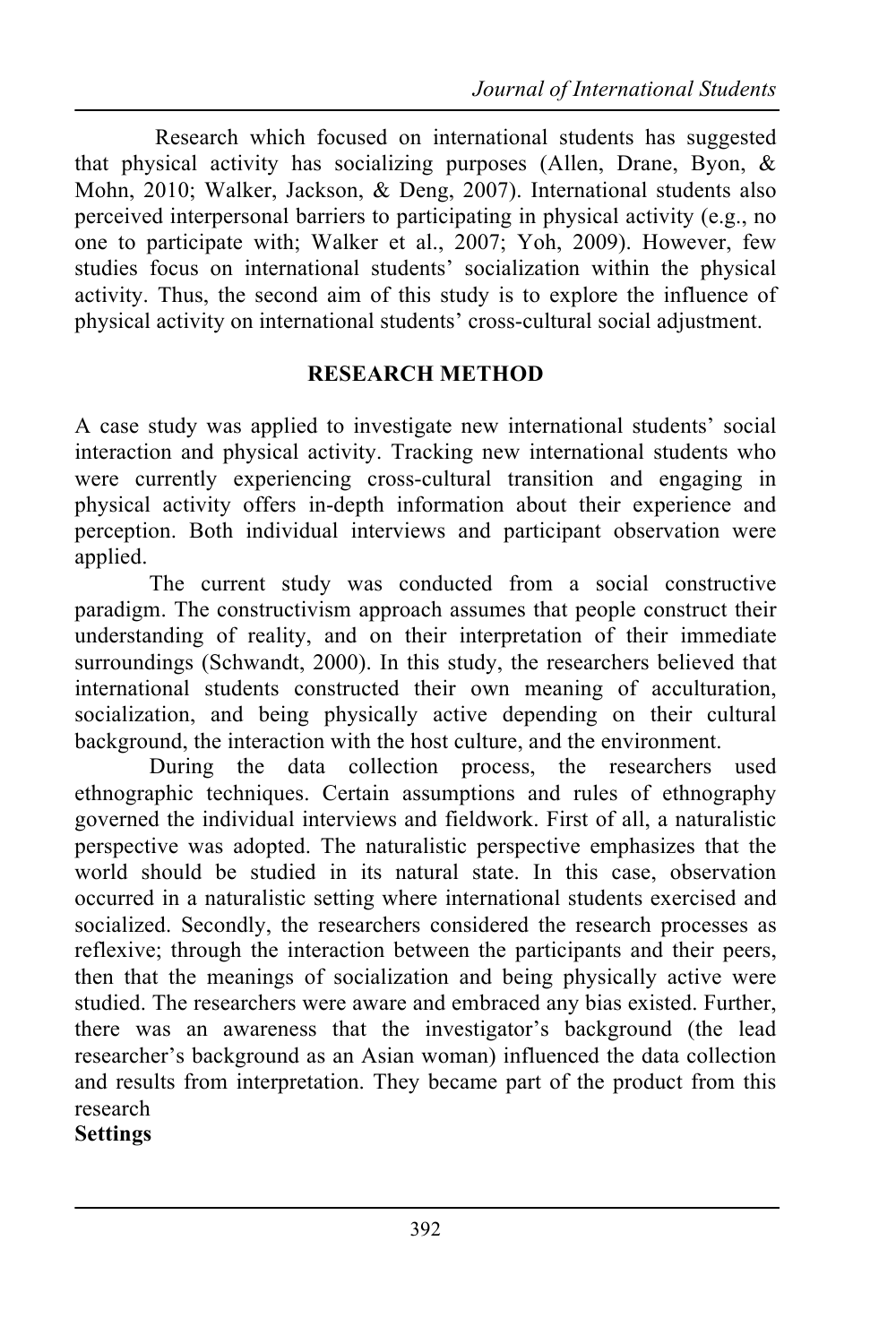This study took place in a public research university that has a relatively large international population. Approximately 2,000 international students are currently studying at the university from over 110 countries. The university has programs assisting international students throughout their entire stay by providing services and addressing international students' needs and concerns. The university has an exercise-friendly environment. There are on-campus facilities (i.e., student rec center, outside field, outdoor courts), and local facilities (i.e., gyms in local residential, public parks, and trails) available for students. However, transportation to facilities is limited.

#### **Participants**

The participants in this study were two first-year female international graduate students: May and Bella (both pseudonyms). They were both at the initial stage of the cross-cultural transition. They formed an exercise group to play badminton once per week in their first semester. May was from Thailand, 24 years old, and a music performance major. She informed the lead researcher that she came from a physically active family. Her parents exercise daily at the public parks with her. Bella was from Indonesia, 26 years old, and a mathematics major. She informed the researcher about being raised in Muslim culture, and her family did not have a history of regular physical activity. However, Bella reported starting to exercise (e.g., swimming, jogging) every Sunday after graduating from college. Bella had a part-time tutoring job for 2 years before she came to the current university while May had only been a student. They both had attended an English Language program that prepared international students for the classroom before regular classes started. May stayed in the English program for her first semester while Bella only had English program for six weeks. May had a part-time job on campus in her first term. Bella received a fellowship for Indonesian students and did not work. Both had prepared for 2 years to come to the United States.

#### **Procedures**

#### *Phase 1: The First Individual Interview*

Institutional review board approval was obtained before data collection. Interviews took place at the beginning of the spring semester in 2015 (i.e., January) using a semi-structured format as a guide. The lead researcher initially introduced herself and described the study. Once the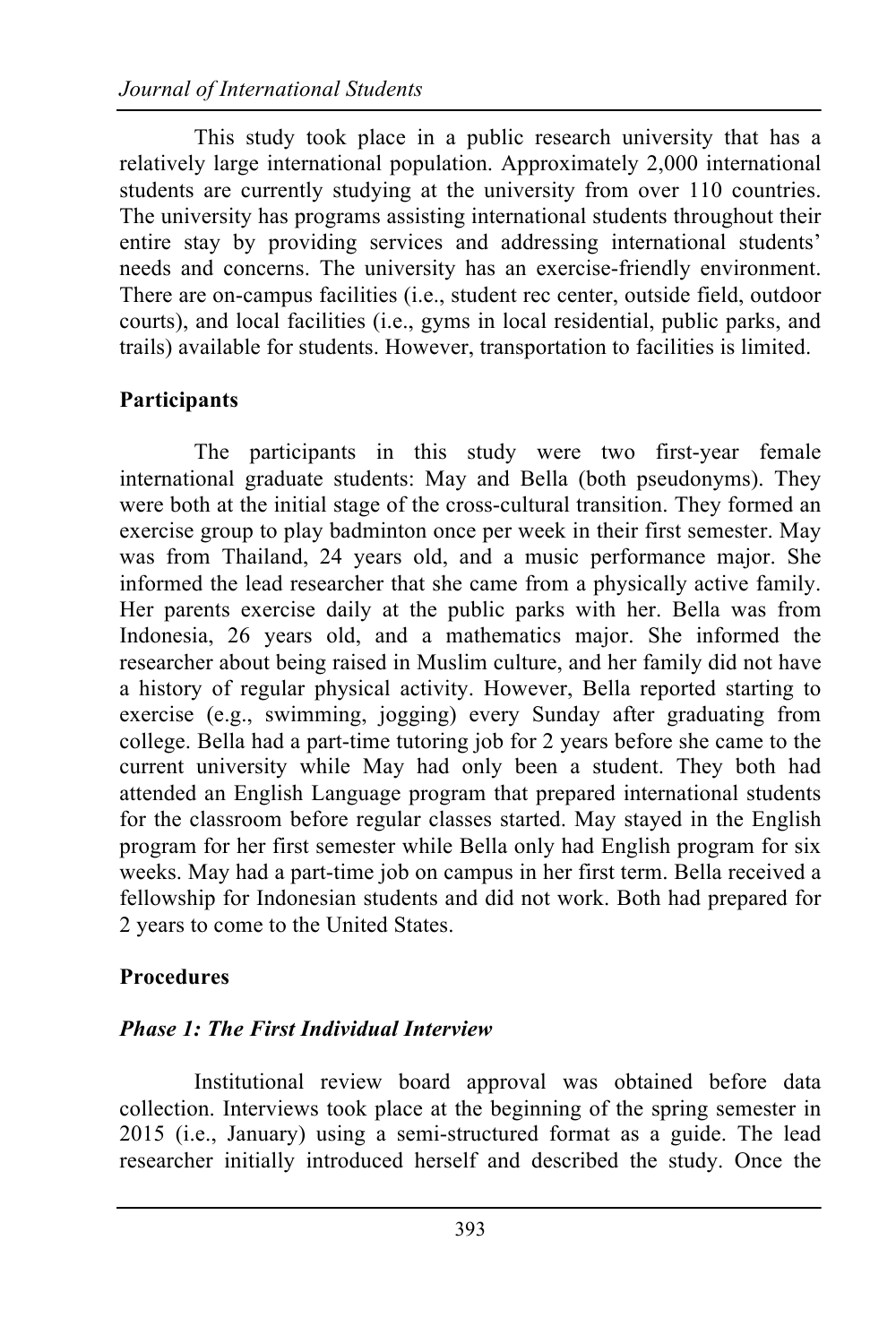participant signed the consent form, the researcher tried to establish rapport by asking background questions (e.g., how is your first semester going?). Then questions about initial perceptions of transition followed, including their preparation, significant events that happened, and opinion of her experiences and social adjustment. Inquiries on physical activity included perception of being physically active, physical activity history, current exercising habits, and motivation.

# *Phase 2: Fieldwork*

There was 5 months of fieldwork. After the first interview, the lead researcher contacted both of them to ask for the permission to participate in their physical activity. Since their exercise schedule changed frequently, the lead researcher contacted them every week before observation. Observation took place immediately upon arriving in the field. The researcher used observation (participated in their badminton play as well as their social activity while conducting observation) with an open mind. Sands (2002) suggested that "live with naive" is one of the principles of taking field notes. Eventually, the researcher focused on the local environment, their conversation and behaviors, duration, and routine. In the first a few times of observation, the researcher took notes by speaking into a digital recorder. After building a connection with the participants (especially they started to invite the lead researcher to their social occasions), notes were taken immediately after observation. The research log was completed within 24 hr after the observation. The research log contained detailed description based on the investigator's digital notes, the interaction with May and Bella, selfreflection, and interpretation.

### *Phase 3: The Second Individual Interview*

In the summer semester of 2015 (also the end of the participants' first-year), the lead researcher conducted a second interview using a similar guide to facilitate the reconstruction of the meaning of transition, socialization, and engagement in a given physical activity. Given the questions that emerged from the first interviews, the researcher also included the data from participant observations. The post interviews also provided the participants an opportunity to process their first-year experiences where there might be a reduction of the stress experienced from acculturation.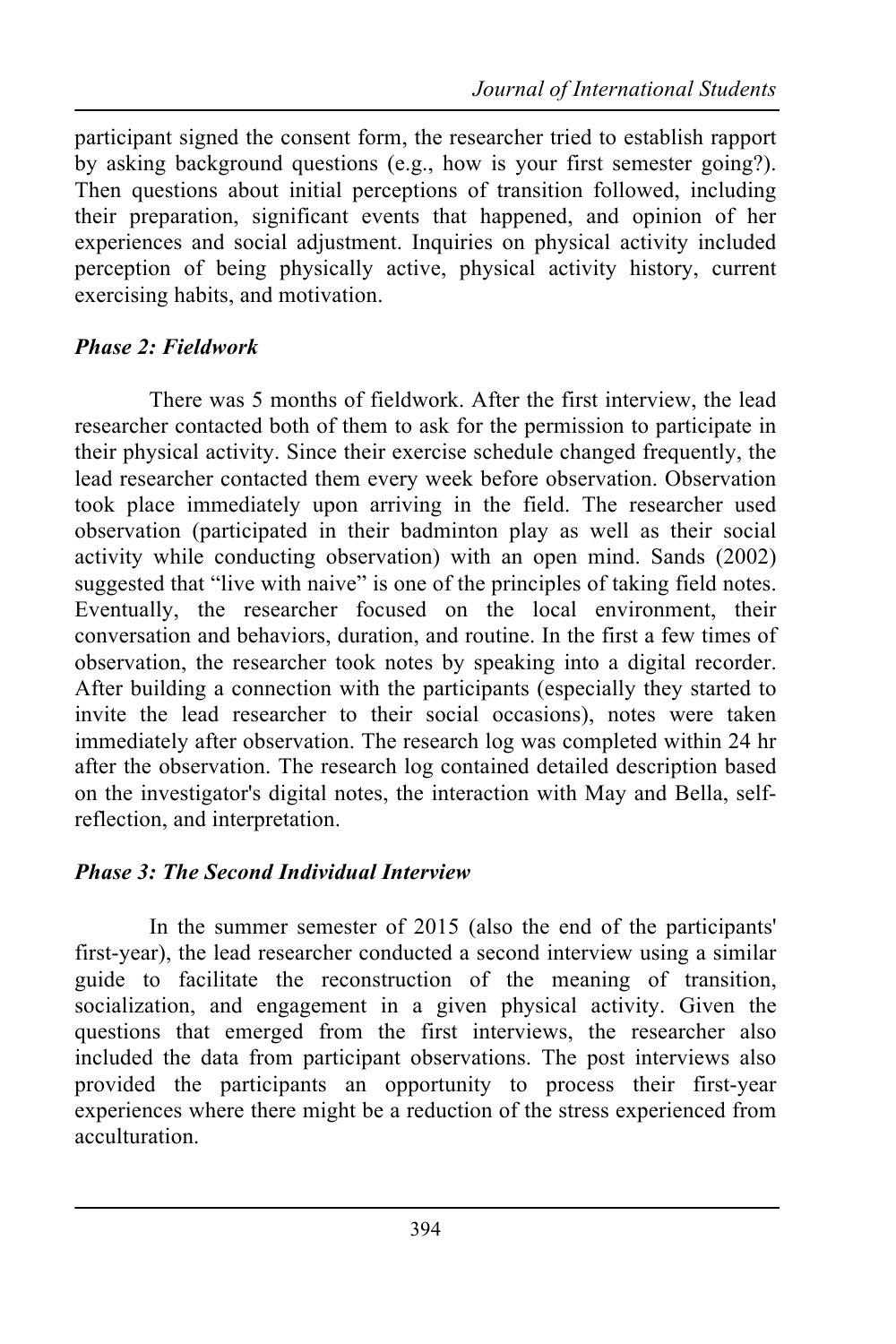# *Phase 4: The Follow-Up*

After the planned research steps, May and Bella continued to invite the lead researcher for exercise and social activities as their "friend." The researcher only use one social occasion (in August 2015, also the beginning of their second year) to collect more observation notes and include it as part of the research data.

# **Data Analysis**

Qualitative data can be complex especially when it comes from multiple sources and facilitates several outcomes and interpretations after the analysis. Saldana (2002) suggested that a series of specific questions are needed to assist the researcher when data is collected, reviewed, and coded. In the current study, two questions were used to guide the data analysis: (a) What, when, why, on what condition, and how does the social adjustment happen during transition? (b) How does physical activity interact with the social transition? Those questions helped the researchers determine the areas that need further exploration.

The researchers transcribed the interviews verbatim. Before data analysis, the researchers compared the transcription with the interview audio to check the accuracy. Then, a research team was developed that included two additional researchers trained in qualitative methods. The individual interview data were initially assembled in chronological order and placed in two "pools" (the first and the second semester) before coding. Descriptive coding was used. Descriptive coding is also referred as "topic coding". The researchers chose descriptive coding for two reasons: (a) descriptive coding is particularly useful while analyzing a variety of data forms (in the current study, data included interview transcripts and field notes; Saldana, 2012); (b) due to the language barrier, May and Bella used incorrect words or phrases, or body language to help communication, it was more important to identify the major topics rather than scrutinizing the nuances. The research team read through the transcripts and field notes and assigned topics (codes) to participants' statements. Then the researchers discussed the codes and put them into multiple categories. Based on the categories and codes, the research team assigned a definition to each code and category. If there was a disagreement, the researchers discussed the codes while looking at the literature in this field until reaching consensus.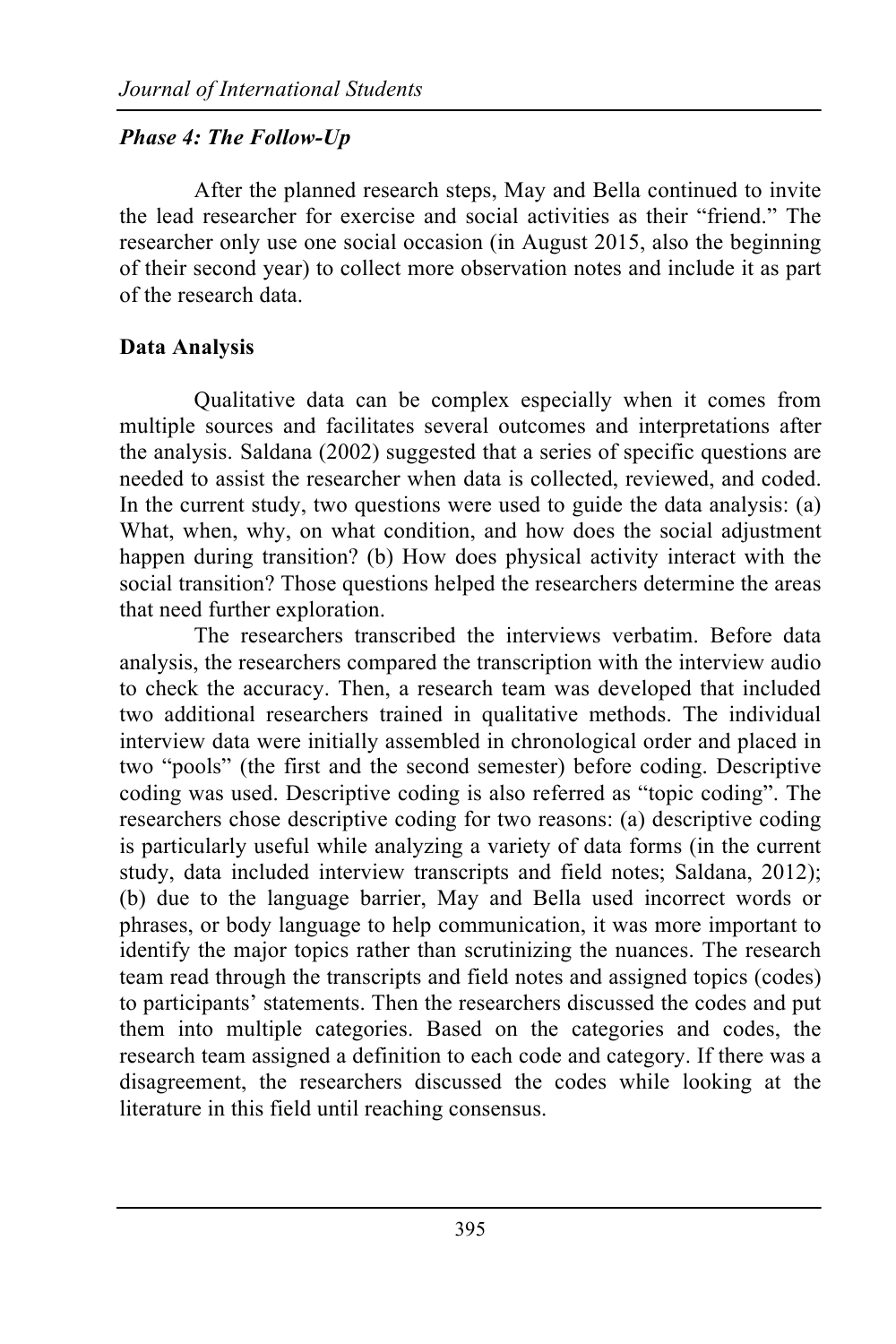## **RESULTS**

Five themes emerged from data analysis depicting May and Bella's social interaction and physical activity: logistical support, bicultural social barriers, social networking, physical activity as a social opportunity, and multicultural friendship development.

### **Logistical Support**

May and Bella entered this country and started a new life in an unfamiliar environment, and they brought only essential things in their luggage. At the beginning of their transition, they were in need of logistical support. May's Thai friends helped her with transportation, finding an apartment, and moving. Bella initially stayed with a host family who helped her stay. After she moved to a new apartment, her roommates offered her logistical support (e.g., rides, free furniture).

### **Bicultural Social Barriers**

Barriers may appear in monocultural, bicultural, and multicultural social interaction. However, when May and Bella shared the barriers that they faced in social adjustment, they only referred to the bicultural social barriers.

# *Language Barriers*

May and Bella both reported using the English language as difficult in their communication with others socially, especially during the first semester. They both suggested that they have difficulty understanding American students' conversation, both in class and social settings. May said, "American students, they talk very fast. I don't understand when people speak . . . I don't know what they are saying, or how to respond." However, May didn't think language was the biggest barrier, because "They can understand when I don't finish my sentences." Bella suggested that "academic conversation" was easy; the social conversation and getting engaged with American students was difficult. She said, "If you try to engage with them, you will have to understand the slang, the sense of joke. Sometimes, everybody laughs, I don't really understand what is funny."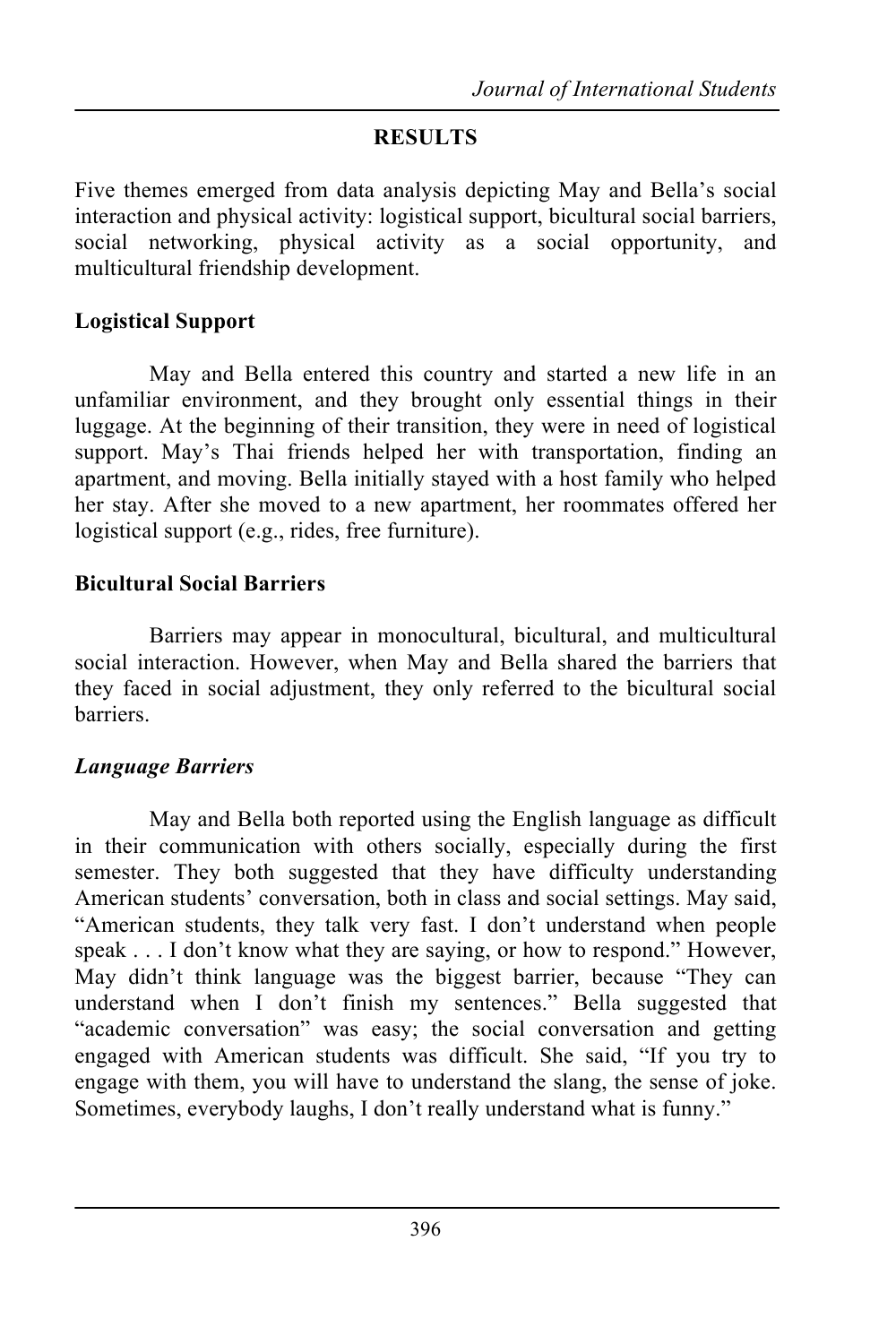# *Cultural Barriers*

Another type of barrier that May and Bella both experienced was cultural barriers when they socialized with American students. Cultural discrepancy played a role in socialization process. May and Bella both suggested that they had nothing in common with American students. Thus, the interaction was difficult. May said,

> *"Sometimes, we have parties; we talk with American friends. The hard part is that, if you gather a bunch of American people, you don't really know what they are talking about, it is not interested to you, and you are talking about is not interested to them. We have a big gap between the ways we think. It is different, it is hard to gather together. But basically, if you do it, you will find the feeling. But with international students, you like have the same issue."*

The subculture in this country was another obstacle that both participants identified. In this culture, socializing in bars or through drinking is common. However, May and Bella found it uncomfortable. Bella said,

> *"I don't like to change myself. That is why it is hard for me to ge engaged with them. I just become myself everywhere I go; it is hard to, getting melted with American culture. For example, if they invite you to a party, they like dancing, I am not going to do that. Sometimes, people asked me, let's go to the bar. Oh, no, even though I* will not drink, *I still don't want to go, since it is not my culture to go to the bar. Yeah, it is hard for me to get engaged with."*

As a girl from Muslim culture, Bella experienced more barriers and discouragement in her bicultural interaction. She shared that she experienced hateful behaviors towards her religion, which discourage her from making an effort to build bicultural relations. She elaborated,

> *"That is the moment I told you that made me really sad. We walk, in High Street, already dark, at 8 pm. It is a Friday night, you know, people going crazy. I think these guys were already drunk maybe. He said bad words to us about Islam; it is really hurtful I tell you. And there are a bunch of people, I just ignore. I don't want to confront with people . . . Here, whatever you do, especially me, since I wear Hijab. So people can see me as a Muslim, immediately when they see me. Whatever I do, they will judge it, as a Muslim Asian. So it is hard."*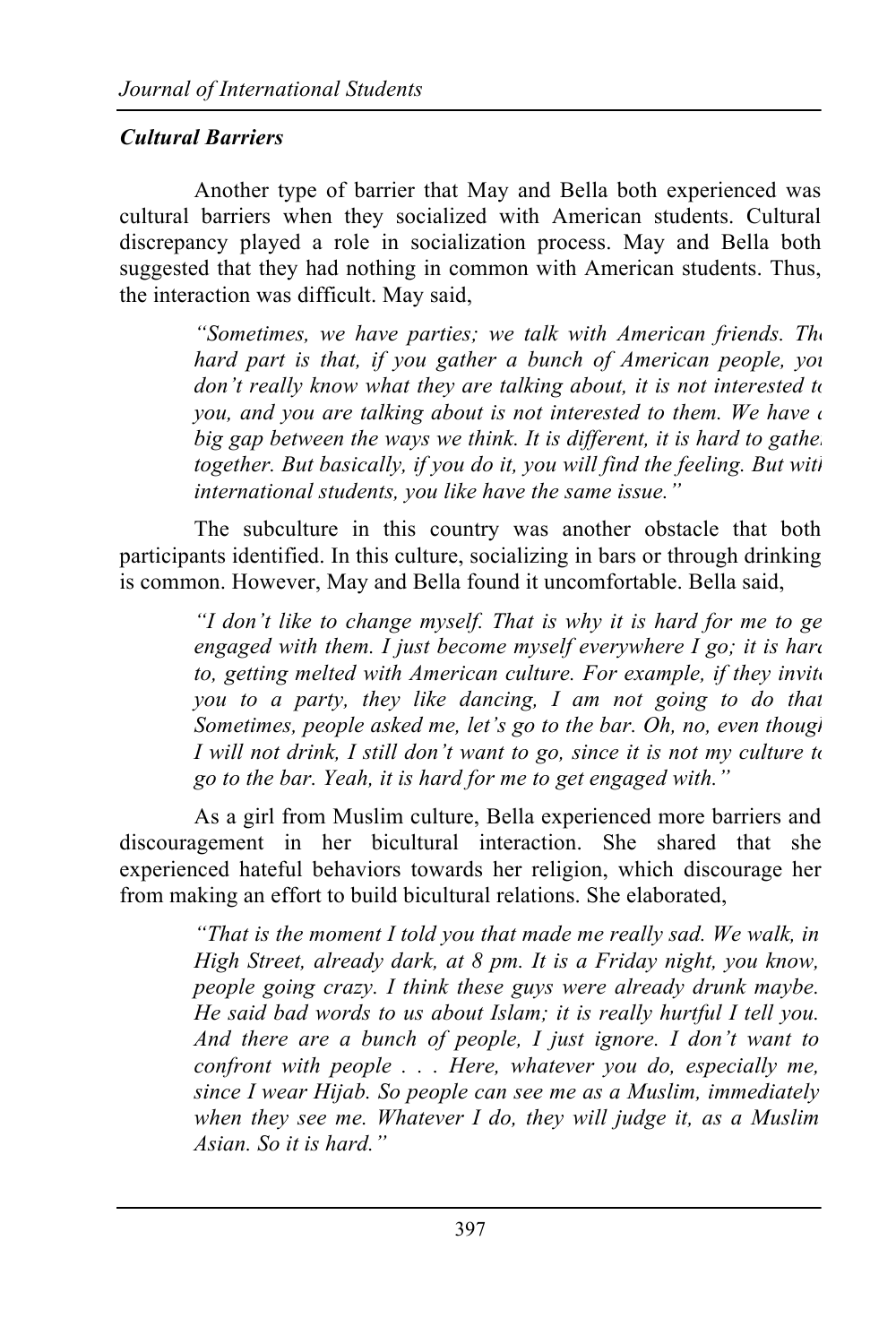# **Social Networking**

Both May and Bella made friends from the English program, their departments, and campus events. Although they both had conational friends, most of their friends were Asian international students. The main way they socialized with their friends was through lunch and dinner parties (e.g., cook and eat in one's apartment). They also interacted with American students. However, the interaction only took place for academic purpose (i.e., the discussion in or after classes, group assignment, and study group). They referred their relationship with domestic students as "superficial" and "not warm." Neither of them had American friends. In their first individual interviews, May showed interests to make more American friends since it could help improve her English while Bella did not plan to put extra effort into developing a bicultural friendship. May had more difficulty communicating in English. Her plan was to eventually pursue a DMA in the current university. Thus, she saw the benefits through socializing with American students.

> *Field notes, January 30, 2015. "May showed great interests in making domestic friends; she believed it helped with her language development. May still has a major language barrier in her second semester. She struggled with communicating in English. Occasionally, she had to use writing and digital dictionary to help with her conversation. She shared her social interaction with the language partner (i.e., an American undergraduate student) in the English program in her first semester. She learned the cultural difference and improved her English-speaking through interactions with her language partner. She believed that spending time with Thai friends did not benefit her communication since they only spoke Thai."*

However, Bella can communicate in English fluently. Her initial goal was to finish the master's degree and move back to her home country. Thus, she reported no interests to make an effort or even sacrifice her original culture to build temporary connections with American students. At the beginning of the second year, both May and Bella were satisfied with their multicultural network. They both planned to pursue their doctoral degree. However, neither of them wanted to spend more time to build a friendship with domestic students.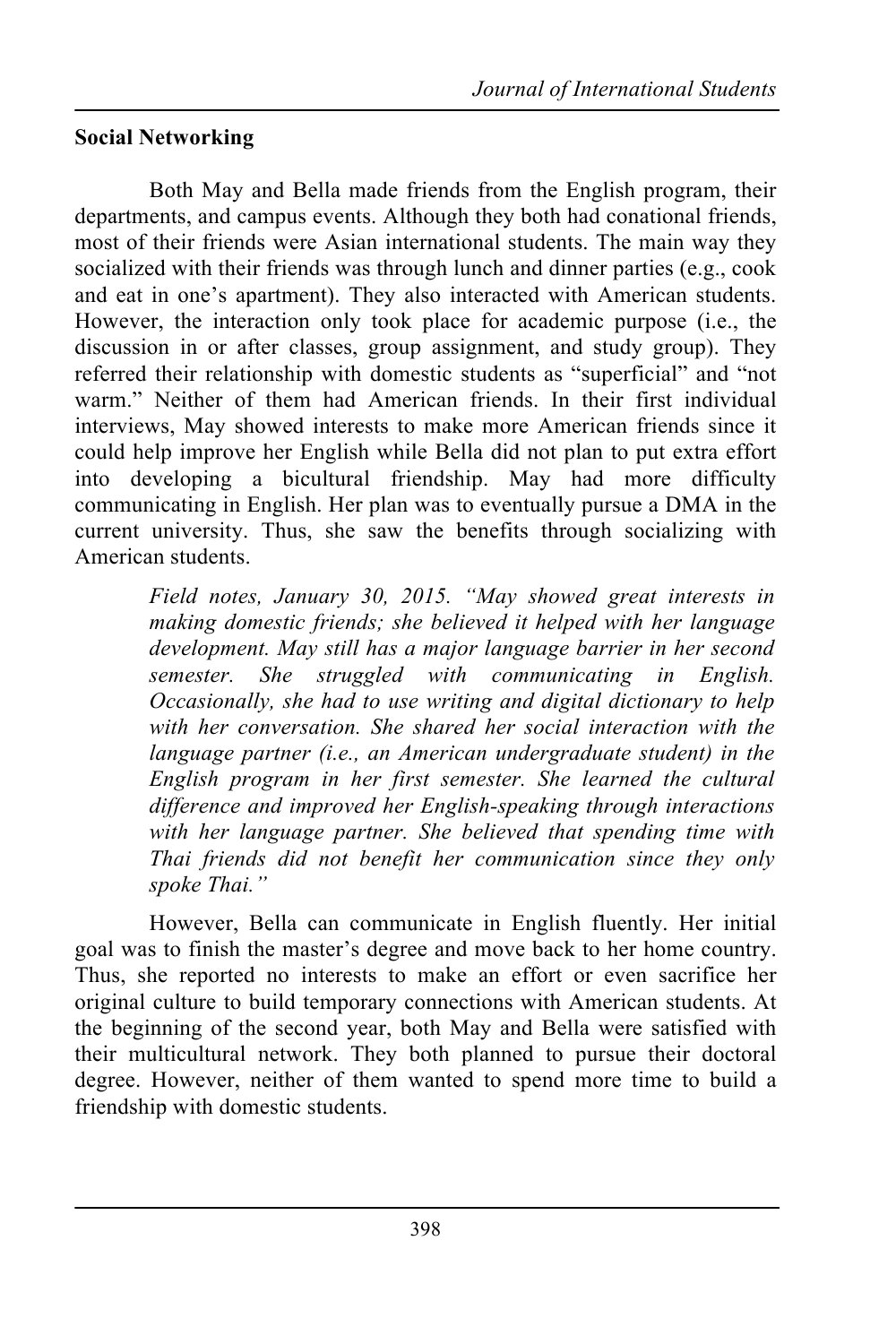# **Physical Activity as a Social Opportunity**

In the two individual interviews, both May and Bella suggested that the major motivation to engage in regular physical activity was to lose weight. They both gained weight due to an unhealthy diet (e.g., eating food and ice cream from Burger King and McDonalds) that they developed in their first semester. Moving to the United States, the availability of unhealthy food was increased, especially some low price food that was not attainable or affordable in their home countries. Thus, dealing with the "toxic food environment" (Brownell & Horgen, 2004) was the most important motivation. However, the researcher's observation suggested differently.

This exercise group served a social function. Several phenomena suggested that socialization was an important component for this group. First of all, socialization shared more time than playing badminton. The routine of the exercise group was 10 min of playing badminton and then around 20 min of break (for rest and conversation). Even when the participants were playing, they continuely move to the middle of the court to chat.

*Field notes, April 30, 2015. "Overall, they stayed at the rec center for one hour and a half, probably only played 30 minutes. They continuely took breaks and chatted with each other. Both of them would go back home during the summer break. Bella said that she would have the transition in Tokyo airport. Then the two girls started researching the gifts that they could buy from Japan, how and where to exchange money, and if people at the Tokyo airport can speak English…. During another break, they spent almost 20 minutes researching the chocolate they both really like, if they could buy, and how much it cost in their home countries. They also used the google map to figure out the place in the middle if they really wanted to see each other during the summer. They found that they could both travel to Malaysia. Although it seemed very unrealistic, the two girls enjoyed their research."*

Secondly, social activity was associated with their physical activity. After badminton play, May and Bella always walked together to the grocery store for shopping. After shopping, they would walk to the bus station and take the bus. May lived close to the student rec center and the grocery store. Thus, walking to the bus station and riding the bus took her longer time than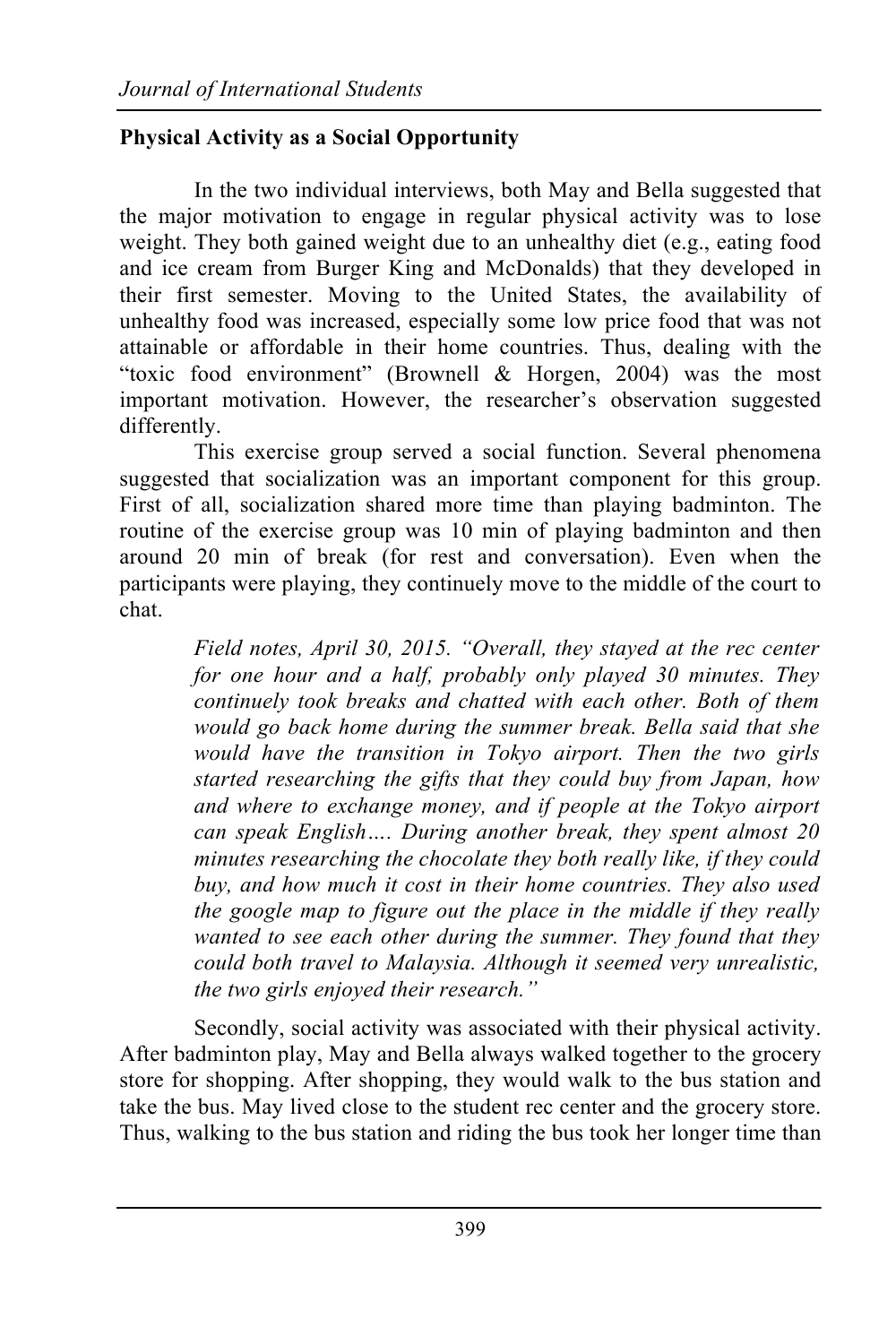just walking back home. To be a company with Bella, she chose the inconvenient way.

Besides that, playing badminton in the student rec center was a place for them to arrange social activity. For example,

> *Field notes, April 15, 2015. "May and Bella planned to start at 4 pm. They chatted for 11 minutes before they started playing. Bella was checking email on her phone during that time. She became very excited when she saw the trip that international student office arranged (to Washington, DC) on April 26th. She immediately signed up and persuade us to go with her. She said she would also invite other friends so that they would have a good day in National Mall, Memorial Parks and probably the zoo."*

Playing badminton was a venue to meet new international students. Sometimes, they invited their other friends, which offered the researcher a chance to meet and socialize with international students from other countries. During the research process, the lead researcher had socialized with students from China, Malaysia, Indonesia, Thailand, South Korea, Saudi Arabia, and India since the researcher started playing badminton with May and Bella. When Bella and May played in the student rec center, unknown international students may join. The researcher observed that although they might not develop friendships with all the students whom they played with, intercultural communication (e.g., sharing cultural traditions and history) occurred during the physical activity. For example, one Indian student participated in the badminton game.

> *Field notes, April 15, 2015. "During the break when they were playing, an Indian student asked if he can play with us. Before the started to play, the Indian student shared the cricket team culture and physical activity in India. Everyone all briefly shared physical activity in their home countries."*

### **Multicultural Friendship Development**

May and Bella knew each other from the English program. They started to exercise and socialize with each other in the first year winter break to lose weight. Then they kept socializing and exercising once per week. At the end of the first year, they became good friends. In the second interview, May said that "We become so close in our first year." Bella moved to the same place, and they became neighbors in their second year. The lead researcher's experience socializing with May and Bella was another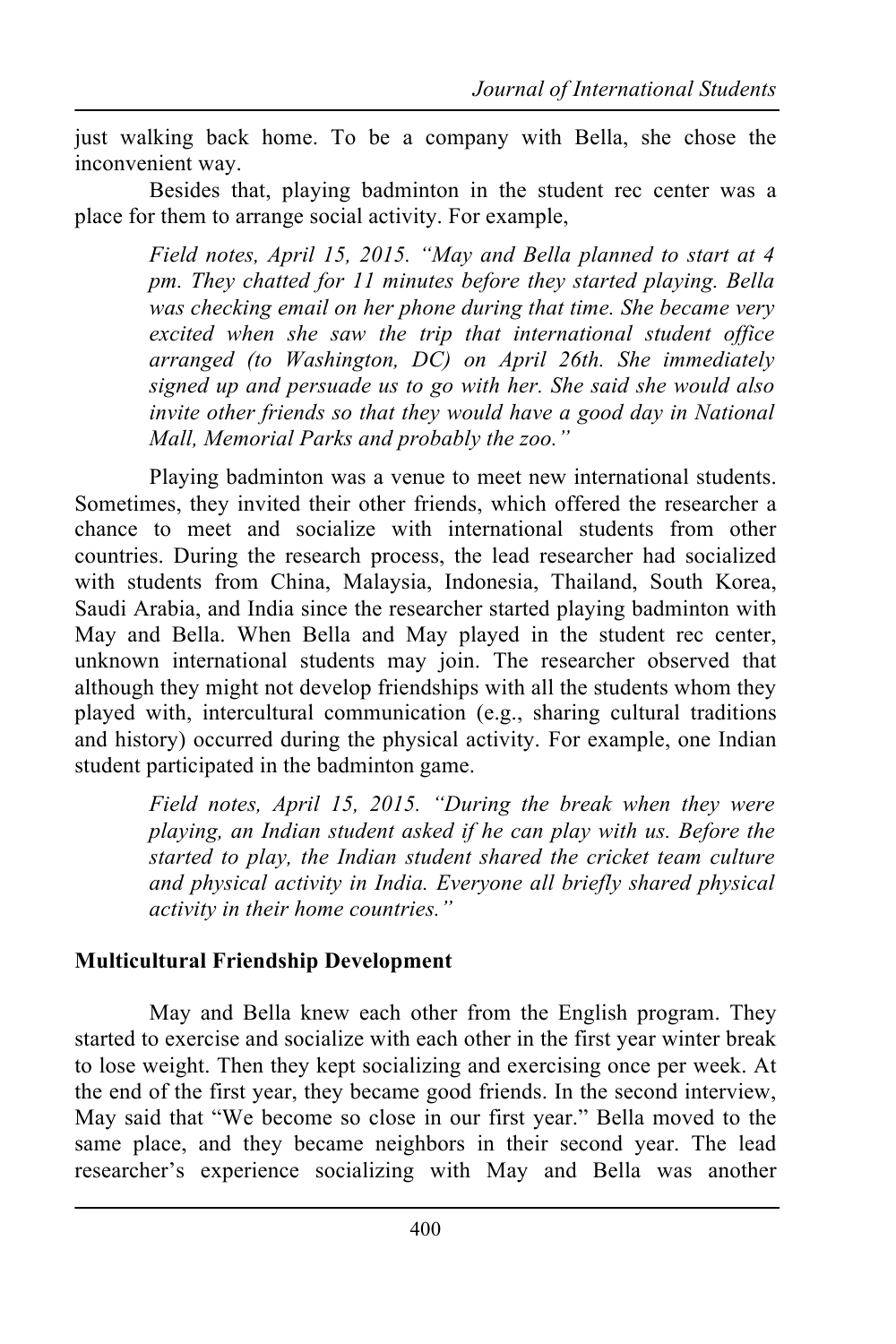demonstration of multicultural friendship development. She (the lead researcher) entered this group as a researcher, and her role was known to them. Conversation topics were common themes for international students, including home country, general experiences (i.e., how do you like the university?), major, future career plans (i.e., do you want to stay in the United States or return to your home country after graduation?), and research. Through the socialization from playing badminton and related activities, the researcher became a member of May and Bella's social circle. Several phenomena suggested that the researcher held a membership of this social group. First, the exercise schedule changed partly depending on the researcher's availability. Secondly, Bella consulted her about pursuing a Ph.D., which suggested that the researcher's perspectives might play a role in Bella's decision making. Third, May and Bella brought the researcher to their social circle and referred her as a friend.

> *Field notes, August 28, 2015. "Bella invited her Malaysian friends to play badminton. May could not make it due to a meeting in her department. After the exercise, May and Bella had a dinner party. It was a diverse dinner party that included Chinese, Indonesian, Malaysian, and Thai food. May and Bella introduced me (the researcher) as 'a friend we knew from playing badminton.' Both of them forgot that I initially approached them for the purpose of research."*

The last evidence which suggested that multicultural friendship was established was that the researcher conducted the second individual interview in Bella's bedroom.

*Field notes, June 17, 2015. The second individual interview was combined with another international dinner party. After dinner, the researcher interviewed Bella in her bedroom. She did not organize her room specifically for this visit. She was going to move and there were a lot of bags and boxes. The second interview was like two old friends sharing stories.* 

### **DISCUSSION**

The current study explored a group of international students' social adjustment, friendship development, and physical activity in naturalistic settings. The aim was to describe and understand their physical activity, socialization, and the context as it really was. The researcher spent time with May and Bella and their social circle, to create closeness and gain an inner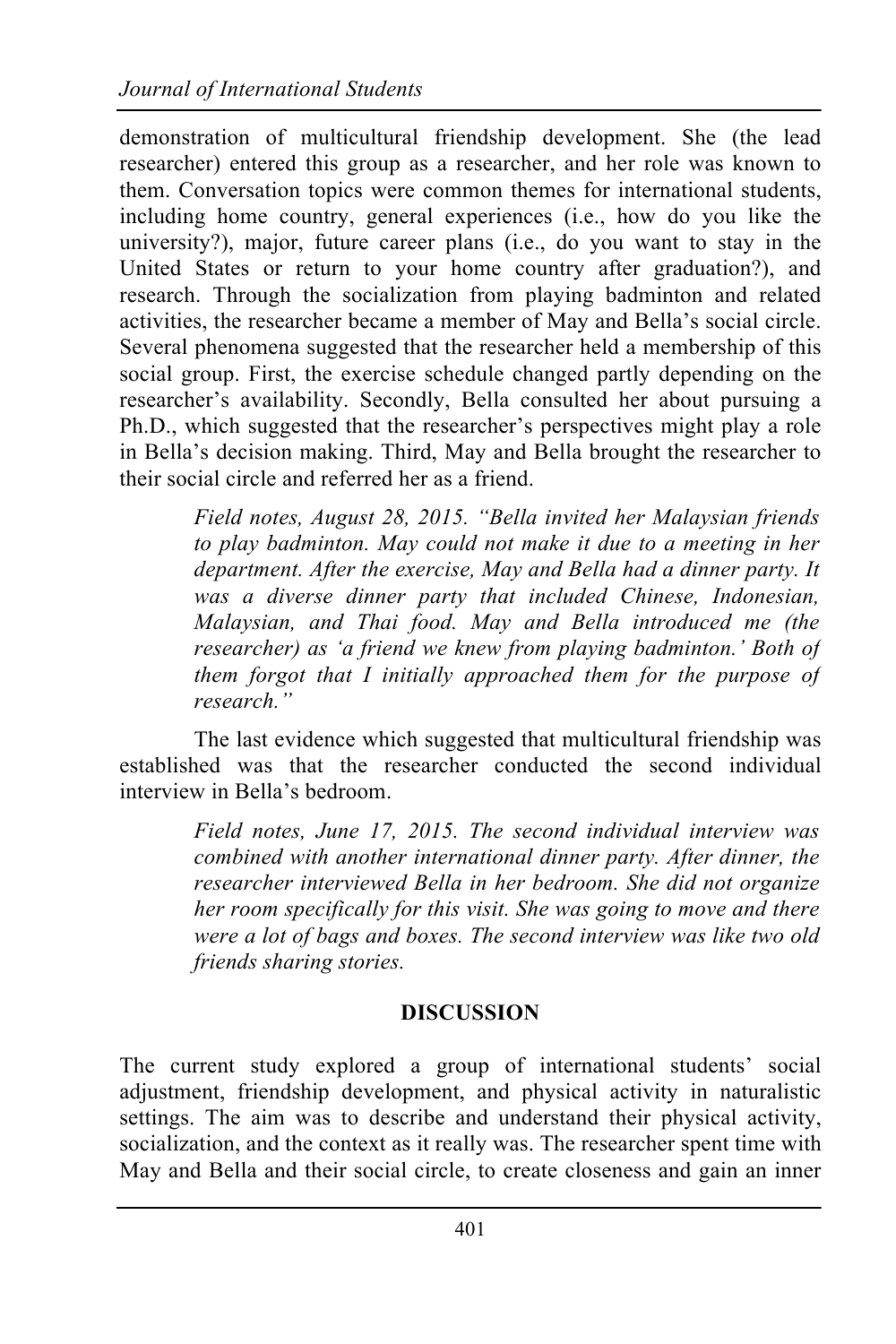understanding of their social life. The data analysis was not to generalize to all international students in the U.S., which is a heterogeneous population. The researcher focused on reporting the facts observed through the researcher's lens and making an interpretation of May and Bella's social network and the role that physical activity played in their social life.

#### **Socialization and Multicultural Friendship**

Results suggested that May and Bella had more multicultural friends than monocultural or bicultural friends. This result was different from previous literature. Numerous studies have suggested that international students spent most of the time socializing with conational friends (Bochner, Buker, & McLeod, 1976; Furnham & Bochner, 1986; Nizami, 1998; Rienties & Nolan, 2014; Ward, Bochner, & Furnham, 2005; Zhou et al., 2008). In this study, there were a limited number of international students from Indonesia or Thailand in the current university. Thus, they might not have an opportunity to make more conational friends. Although they were from different countries, their friends were all East Asians. They still had a higher level of cultural similarity. Previous studies suggested that cultural similarity was the strongest determinant of international students' friendship (Bochner et al., 1976; Nizami, 1998). Thus, their multicultural friendship may serve a conational function.

May and Bella only reported barriers socializing with domestic students. The main barrier that May faced came from the communication in English while Bella experienced more cultural barriers. May was aware of the negative influence of only socializing with Thai friends and the benefits of interacting with American students. She expressed the willingness to develop a bicultural friendship in her first semester when she was in her initial stage of cross-cultural transition. In this stage, international students faced the greatest sociocultural differences and acculturative stress. Thus, she was in need of bicultural interaction. In line with the acculturation theory (Ward, Okura, Kennedy, & Kojima, 1998), the expectation is that May would eventually build more bicultural ties since she expressed the needs, and she was aware of the benefits. However, she only maintained the monocultural and multicultural friendship at the end of her first year when she became more adjusted and confident navigating the culturally different environment. This trajectory was similar to Rienties and Nolan's findings (2014), the degree of segregation between Confucian Asian students and host students increased over a year.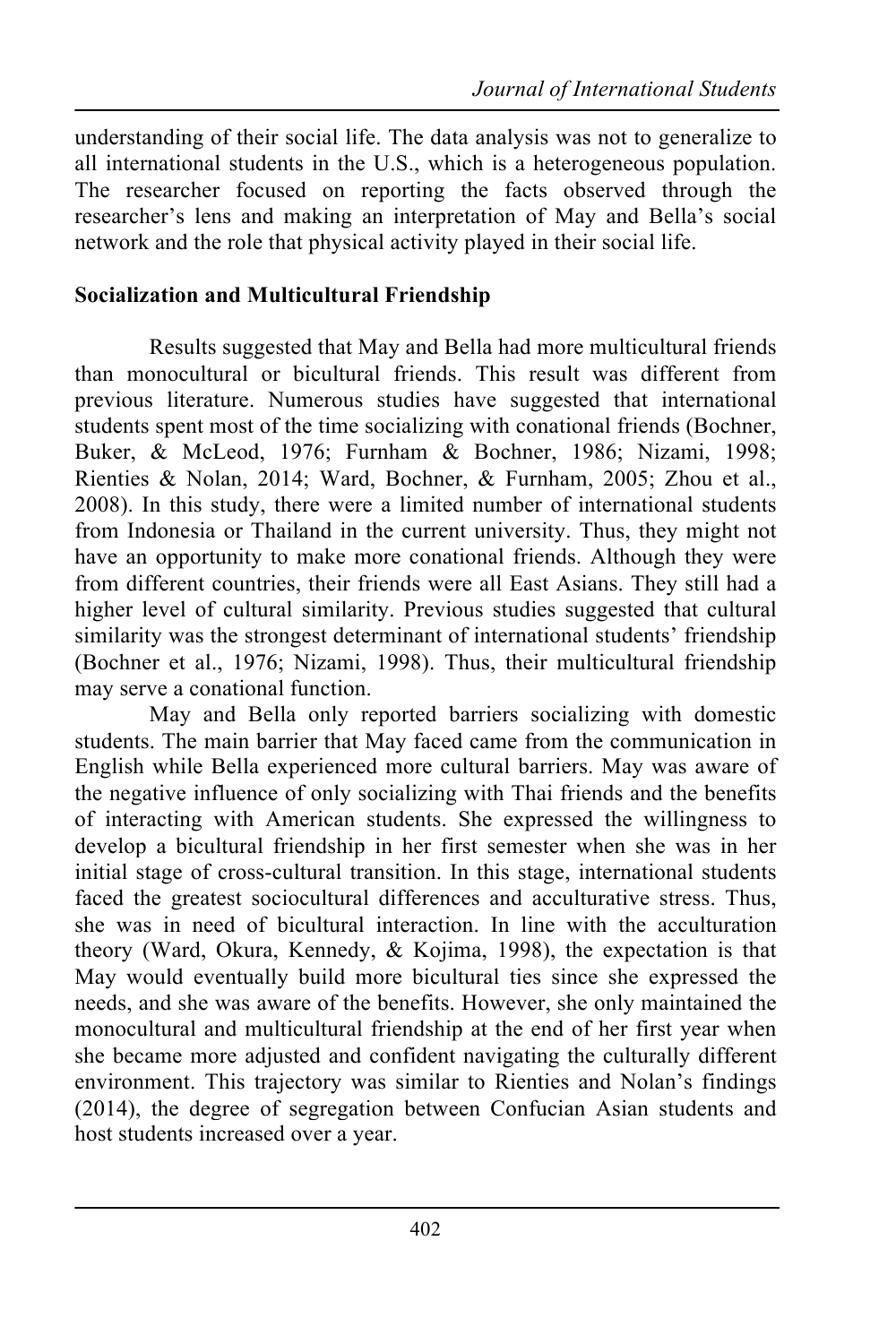Bella's preference was multicultural friendship throughout her first year. Compared with May, Bella did not have meaningful bicultural contact or benefits from the bicultural interaction. Oppositely, she experienced offensive behaviors from the host culture. The socialization pattern (e.g., drinking in a pub) was against her religion. Moreover, her initial goal was to return back home to develop her career. Thus, Bella chose the similar option that other international students might choose (Schartner, 2015), she had no plan to sacrifice her original culture and identity to build a temporal relationship with American students.

As an insider of this multicultural circle, the researcher engaged in both individual and group conversation with May and Bella and their friends. In the current case, the multicultural friendship mainly served a recreational function and offered companionship (Bochner et al., 1977; Hendrickson et al., 2011). When international students shared the cultural traditions and values in their home countries, the multicultural interaction provided an opportunity to engage in cultural practice (Bochner, 1982; Zhou et al., 2008).

One of the major functions of social network and friendships is to provide social support, which could be useful as a coping strategy. In this case, neither May nor Bella had used the social group to cope with stressful events. None of them had disclosed any struggles or negative feelings in their social interactions. Bella shared a stressful experience that happened one-time about hateful behaviors towards her religion. However, it took place during the first individual interview when the researcher was an outsider to her social circle. Eventually, the researcher gained membership and trust and became an insider. The researcher found that personal emotional issues or stressful events never came up in the socialization. It was possible that both of them made a smooth transition. They both spent 2 years on preparing for the cross-cultural transition so that they could handle the acculturative stress. They both lived in a diverse and open environment (i.e., the university), and they might not face a high level of acculturative stress (Lopez-Class, Castro, & Ramirez, 2011). It was also possible that they might not be comfortable sharing struggles or maladaptation due to social desirability. Misra and Castillo (2004) suggested international students might under-report their stress due to the stigma of showing a problem or weakness. The third possibility was that the cultural norms influenced Asian students' use of social support. Kim and colleagues (2008) explained that people were connected with others or groups in Asian cultures (collective cultures). Group interests were more important than personal needs. People might be more cautious bringing personal issues to the attention of their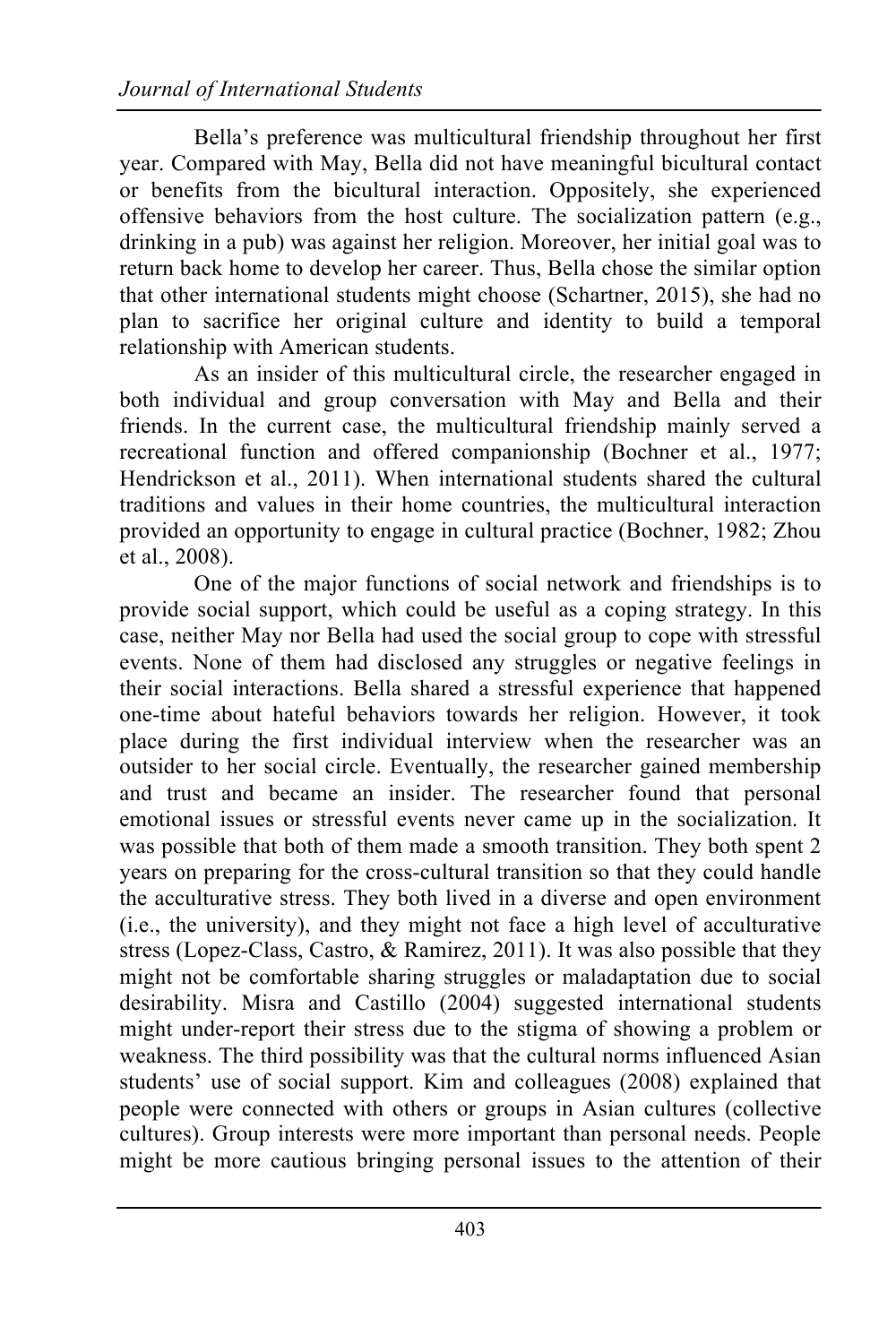groups. Thus, they suggested that it was more appropriate for the people in individualistic cultures to utilize social support as a coping strategy since social support was more about explicitly seeking and receiving. For Asians, it was more likely to ask for social support without disclosing any particular struggles.

#### **Physical Activity and Social Interaction**

In the current case, May and Bella mainly used physical activity as a social approach. Intercultural communication took place, and social events were organized during the badminton play. Social circle and friendship were developed and strengthened through engaging in physical activity. This result was consistent with Allen and colleague's study (2010) that sport can be a social venue for international students. It is beneficial to note that physical activity can serve as a social vehicle which facilities intercultural communication within international students. In general social occasions (e.g., parties, pubs), international students might feel confused and uncomfortable. For example, international students might need the in-depth knowledge of the local language, social, and cultural background to understand and respond to Americans' jokes. Even if they were knowledgeable in English, the context information was missing. The intercultural communication in physical activity (i.e., sports play, recreational exercise) can be an easier start which does not require context information.

Another interesting finding was that cultural aspect of physical activity did not emerge in the current case. As a scholar who is interested in physical activity and cultural diversity, the researcher expected to see sociocultural factors coming up through the interaction with Bella. Numerous studies have explored the barriers of Muslim women in sport. For example, Marwat and colleagues (2014) suggested that the possible constraints that Muslim women face to participate in sports included lack of role models, family responsibilities (e.g., housework, child care), financial hardships, and religious and socio-cultural restrictions (e.g., dress code). In the current case, Bella did not report any socio-cultural discouragement for her to play badminton and socialize as an international student. However, she did mention the barriers in general social interaction (e.g., the high selfconsciousness that people might scrutinize her behaviors as a Muslim since she wore Hijab). Compared with general social occasions, physical activity was a more comfortable social venue for Bella.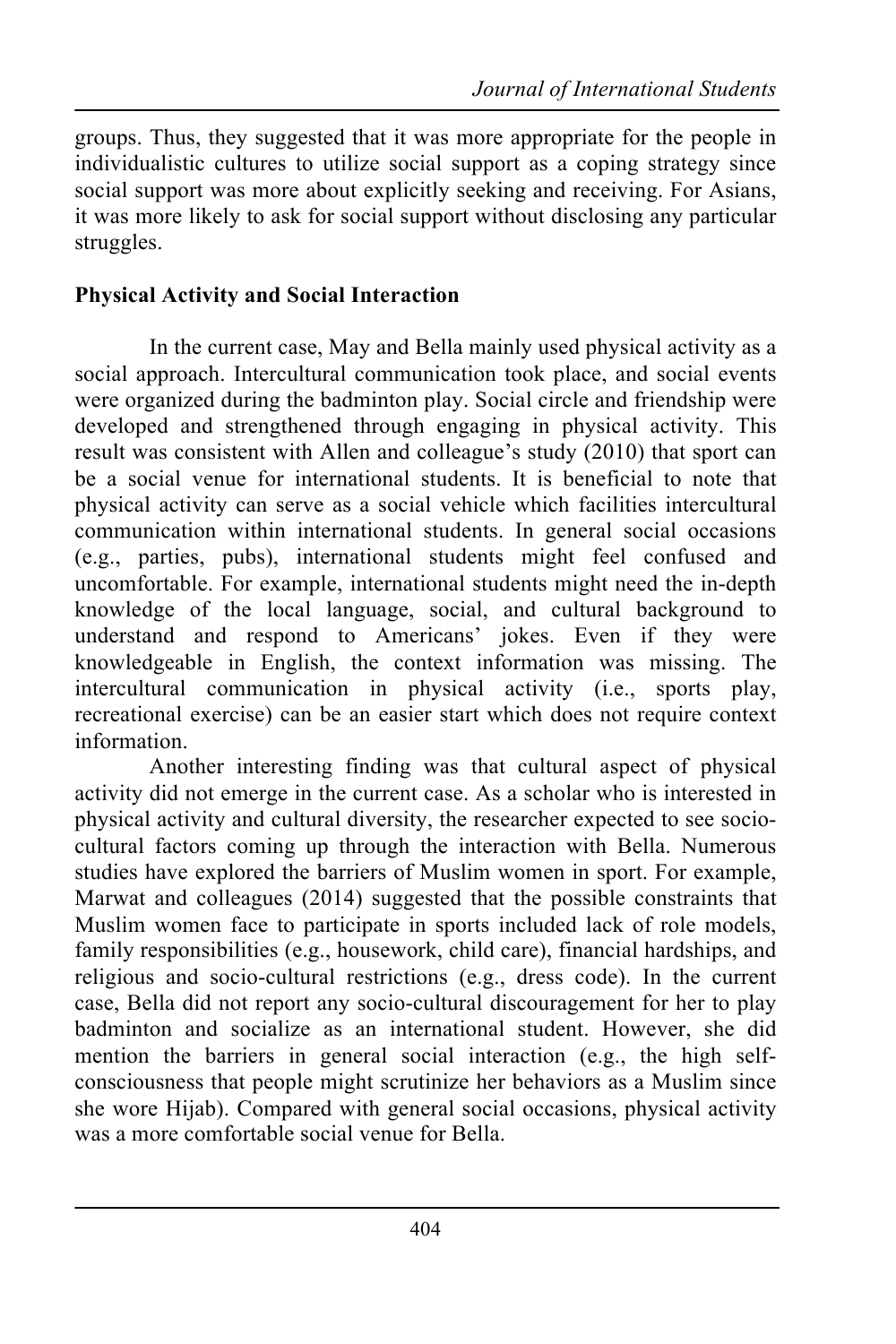The findings discussed above both suggested that the social aspect of physical activity benefits international students' social interaction and adjustment. The results can be useful to university administrators and staff who work closely with international students. Physical activity can be used to facilitate bicultural social interactions. Inviting American students to play with international students would be a beneficial event to create or sponsor by the University as part of planning and programming for student activities. Also, it would be an opportunity for international students to interact and communicate with American students and learn about American culture. Finally, the American students would have more exposure to cultural diversity through these types of social interaction.

#### **LIMITATIONS AND RECOMMENDATIONS**

The current study demonstrated some limitations starting with participants composed of only two female international students. The results might not apply to all international students. Future research could explore more on other international students' experience (e.g., European, African, South American students) using a larger sample. This study mainly focused on multicultural friendship. Future studies could explore international students' monocultural and bicultural friendship development in real-world settings. Due to the limited time, the research only explored international students' first-year experience. The cross-cultural adjustment was a broad definition. Kim (2000) referred the cross-cultural adjustment as a lifelong activity to maximize the "fit" to the host culture. Their first year was only the initial step of this journey. Thus, the 5 months of fieldwork might not be long enough to capture their cross-cultural social adjustment. Future research could prolong the duration to explore international students' cross-cultural transition and friendship development.

#### **REFERENCES**

- Allen, J. T., Drane, D. D., Byon, K. K., & Mohn, R. S. (2010). Sport as a vehicle for socialization and maintenance of cultural identity: International students attending American universities. *Sport Management Review, 13*(4), 421– 434.
- Bochner, S. (1982). The social psychology of cross-cultural relations. *Cultures in Contact: Studies in Cross-Cultural Interaction, 1*, 5–44.
- Bochner, S., Buker, E. A., & McLeod, B. M. (1976). Communication patterns in an international student dormitory: A modification of the "Small World" method. *Journal of Applied Social Psychology, 6*(3), 275–290.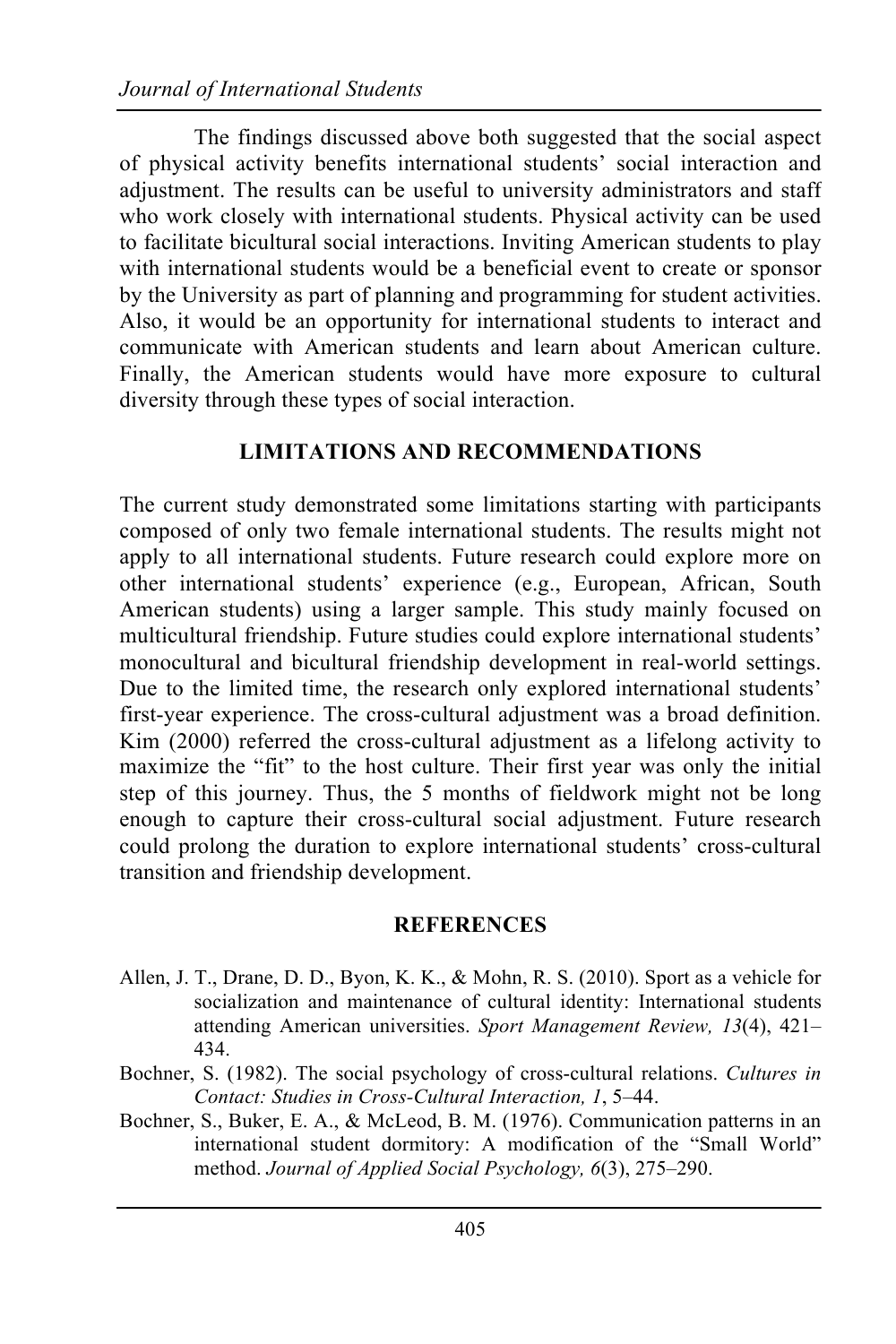- Bochner, S., McLeod, B. M., & Lin, A. (1977). Friendship patterns of overseas students: A functional model. *International Journal of Psychology, 12*(4), 277–294.
- Brown, L. (2009). An ethnographic study of the friendship patterns of international students in England: An attempt to recreate home through conational interaction. *International Journal of Educational Research, 48*(3), 184– 193.
- Brownell, K. D., & Horgen, K. B. (2004). *Food fight: The inside story of the food industry, America's obesity crisis, and what we can do about it*. Chicago: Contemporary Books.
- Duanmu, J.-L., Li, G., & Chen, W. (2009). Determinants of international students' academic performance: A comparison between Chinese and other international students. *Journal of Studies in International Education*.
- Eime, R. M., Young, J. A., Harvey, J. T., Charity, M. J., & Payne, W. R. (2013). A systematic review of the psychological and social benefits of participation in sport for children and adolescents: informing development of a conceptual model of health through sport. *International Journal of Behavioral Nutrition and Physical Activity, 10*(98), 1.
- Furnham, A., & Bochner, S. (1986). *Culture shock: Psychological reactions to unfamiliar environments.* London: Methuen.
- Hayes, R. L., & Lin, H. R. (1994). Coming to America: Developing social support systems for international students. *Journal of Multicultural Counseling and Development, 22*(1), 7–16.
- Hendrickson, B., Rosen, D., & Aune, R. K. (2011). An analysis of friendship networks, social connectedness, homesickness, and satisfaction levels of international students. *International Journal of Intercultural Relations, 35*(3), 281–295.
- Hotta, J., & Ting-Toomey, S. (2013). Intercultural adjustment and friendship dialectics in international students: A qualitative study. *International Journal of Intercultural Relations, 37*(5), 550–566.
- Kim, H. S., Sherman, D. K., & Taylor, S. E. (2008). Culture and social support. *American Psychologist, 63*(6), 518.
- Kim, Y. Y. (2000). *Becoming intercultural: An integrative theory of communication and cross-cultural adaptation*. Thousand Oaks, CA: Sage.
- Klomegah, R. Y. (2006). Social factors relating to alienation experienced by international students in the United States. *College Student Journal, 40*(2), 303.
- Lopez-Class, M., Castro, F. G., & Ramirez, A. G. (2011). Conceptions of acculturation: A review and statement of critical issues. *Social Science & Medicine, 72*(9), 1555–1562.
- Marwat, M., Zia-ul-Islam, S., Waseem, M., Khattak, H., & Bibi, S. (2014). Sport performance of Muslim women and different constraints in their way to participation in sport. *International Journal of Humanities and Social Science, 10*(1), 208–214.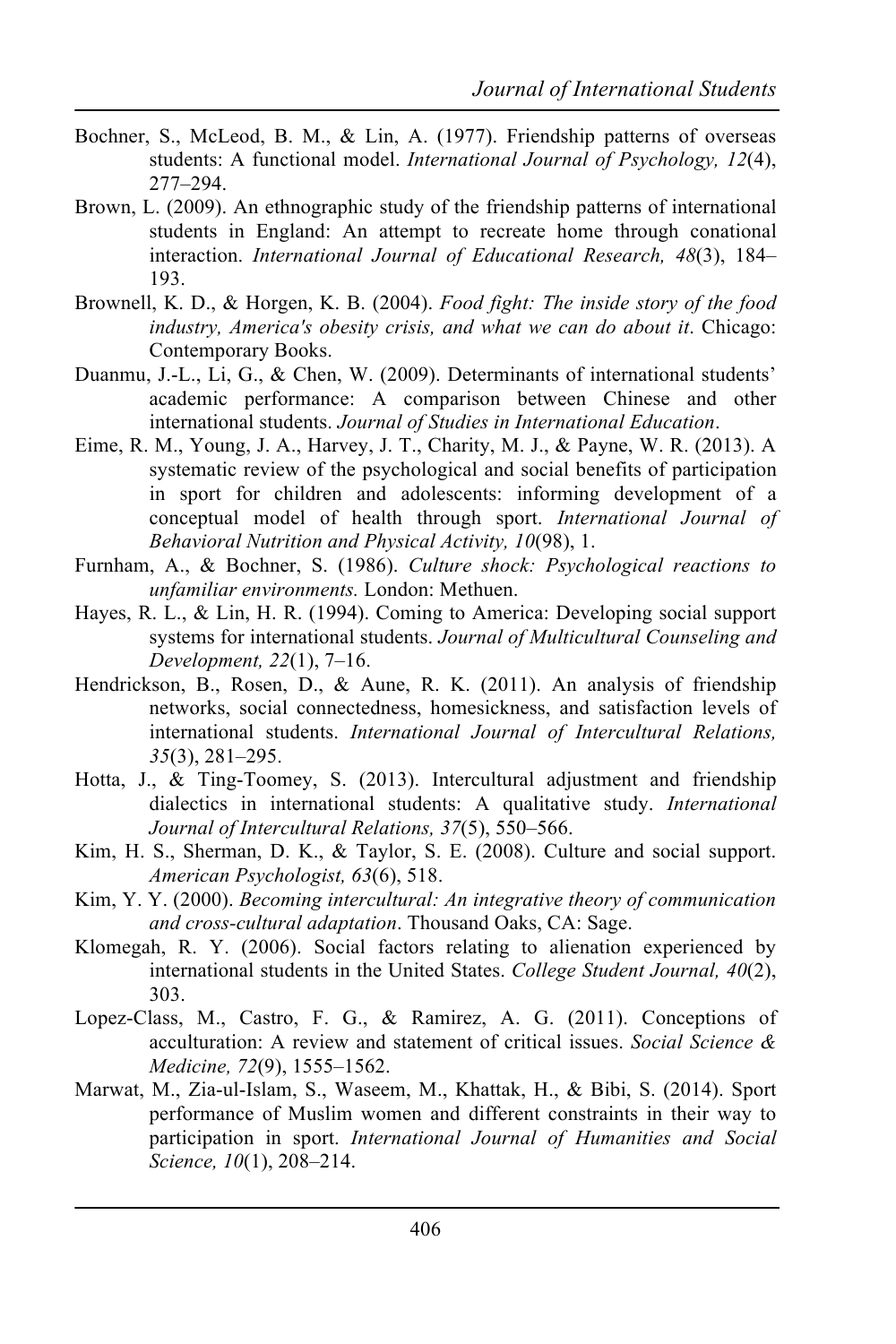- Milroy, J. J. (2010). *Behavior, theory and practice: Promoting physical activity among American college students* (Doctoral dissertation). University of North Carolina, Greensboro, Greensboro, NC.
- Misra, R., & Castillo, L. G. (2004). Academic stress among college students: Comparison of American and international students. *International Journal of Stress Management, 11*(2), 132.
- Mori, S. C. (2000). Addressing the mental health concerns of international students. *Journal of Counseling & Development, 78*(2), 137–144.
- Nizami, Z. A. (1998). *Social support and adjustment in international students* (Master's thesis).
- Rienties, B., & Nolan, E.-M. (2014). Understanding friendship and learning networks of international and host students using longitudinal Social Network Analysis. *International Journal of Intercultural Relations, 41*, 165–180.
- Saldana, J. (2012). *The coding manual for qualitative researchers*. Thousand Oaks, CA: Sage.
- Sands, R. R. (2002). *Sport ethnography*. Champaign, IL: Human Kinetics.
- Sawir, E., Marginson, S., Deumert, A., Nyland, C., & Ramia, G. (2008). Loneliness and international students: An Australian study. *Journal of Studies in International Education, 12*(2), 148–180.
- Schartner, A. (2015). 'You cannot talk with all of the strangers in a pub': A longitudinal case study of international postgraduate students' social ties at a British university. *Higher Education, 69*(2), 225–241.
- Schwandt, T. A. (2000). Three epistemological stances for qualitative inquiry. *Handbook of Qualitative Research, 2*, 189–213.
- Thomas, K., & Althen, G. (1989). Counseling foreign students. *Counseling Across Cultures, 3*, 205–241.
- Walker, G. J., Jackson, E. L., & Deng, J. (2007). Culture and leisure constraints: A comparison of Canadian and Mainland Chinese university students. *Journal of Leisure Research, 39*(4), 567.
- Wang, J. (2004). *A study of the adjustment of international graduate students at American universities, including both resilience characteristics and traditional background factors*. UMI Dissertation Publishing.
- Ward, C., Bochner, S., & Furnham, A. (2005). *The psychology of culture shock*:. New York: Routledge.
- Ward, C., Okura, Y., Kennedy, A., & Kojima, T. (1998). The U-curve on trial: A longitudinal study of psychological and sociocultural adjustment during cross-cultural transition. *International Journal of Intercultural Relations, 22*(3), 277–291.
- Wilcox, S., Der Ananian, C., Abbott, J., Vrazel, J., Ramsey, C., Sharpe, P. A., & Brady, T. (2006). Perceived exercise barriers, enablers, and benefits among exercising and nonexercising adults with arthritis: Results from a qualitative study. *Arthritis Care & Research, 55*(4), 616–627.